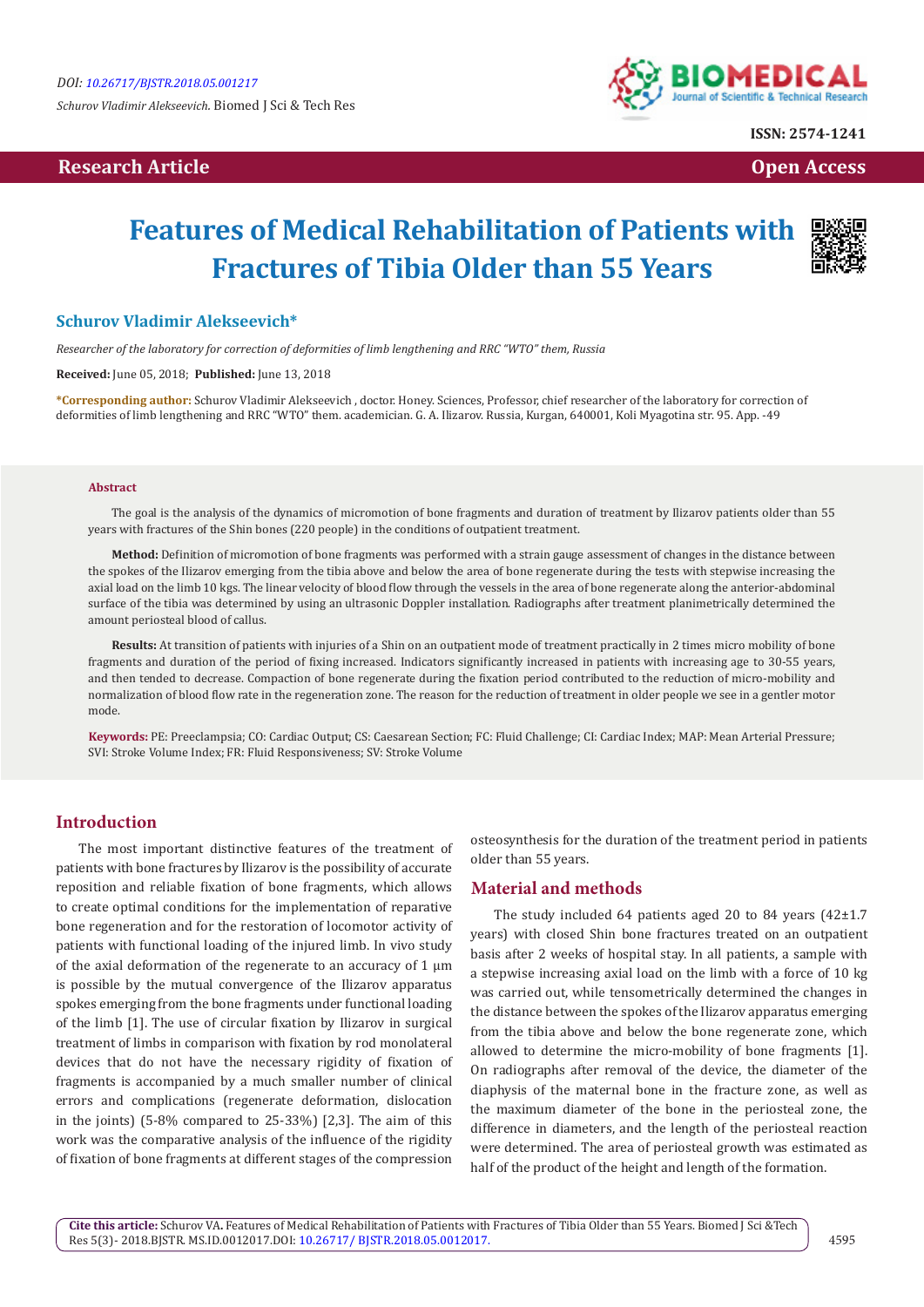Using ultrasonic Doppler unit "Angiodin-2KM" (Russia) was estimated linear systolic blood flow rate through the vessels in the area of bone regenerate, on the anterior surface of the tibia. Statistical processing of research results was carried out using the data analysis package "Microsoft Exell-2010. The average values of the indicators and the standard error (M±m) are given. In the analysis of the dynamics of changes in indicators, the methods of correlation and linear regression analysis (C denotation of the R2 determination index) were used. To assess the statistical significance of differences between the results of two independent samples, student t-test was used.

# **Research result**

 In the treatment of patients after osteosynthesis after 15 days of inpatient treatment for outpatient treatment, there was a period of increase in the micro-mobility of bone fragments due to an increase in the functional load on the injured limb. The duration of the fixation period increased from 59±1.4 to 98±3.8 days (p≤0.001). A significant impact on the timing of fixing the fragments had an increase in the age of patients (Figure 1). The duration of the fixation period increased during the first 35 years of life (as the strength of the bones and, accordingly, the force of traumatic effects increased). After 55 years, there was a decrease in the time of fixation of bone fragments. In patients from 21 to 55 years (37±2,9 years) the average duration of fixation was 115±11, and in patients 62± years - 81±12 days.



One of the reasons for the reduction of the duration of the fixation period in elderly patients could be a decrease after 55 years of micro-mobility of bone fragments, which increased with age in young patients (Figure 2). It turned out that the magnitude of the micro-mobility of bone fragments depends on the intensity of blood supply to the corn. As the micro-mobility increased to 20-60  $\mu$ m, the blood flow rate increased for each 10 kg of load. However, with large values of micro-mobility, typical for patients during treatment in outpatient settings-steadily decreased (Figure 3). With the excessive force of compression and the lack of rigidity of bone fragments fixation is an increase in the periosteal monolaurate (Figure 4), it is a compensatory reaction, contributing to an

increase in the cross-sectional area of the regenerate and reduce the specific pressure on it at rest and under functional loading of the limb, which is important to improve blood supply to the ends of the fragments [4]. The size of the periosteal regenerate increased in the treatment of patients in outpatient settings as the age increased to 55 years, and at an older age began to decrease (Figure 5).







**Figure 3:** The relationship of micro-mobility of fragments in the elongation of the lower leg and the speed of blood flow through the vessels of bone regenerate.